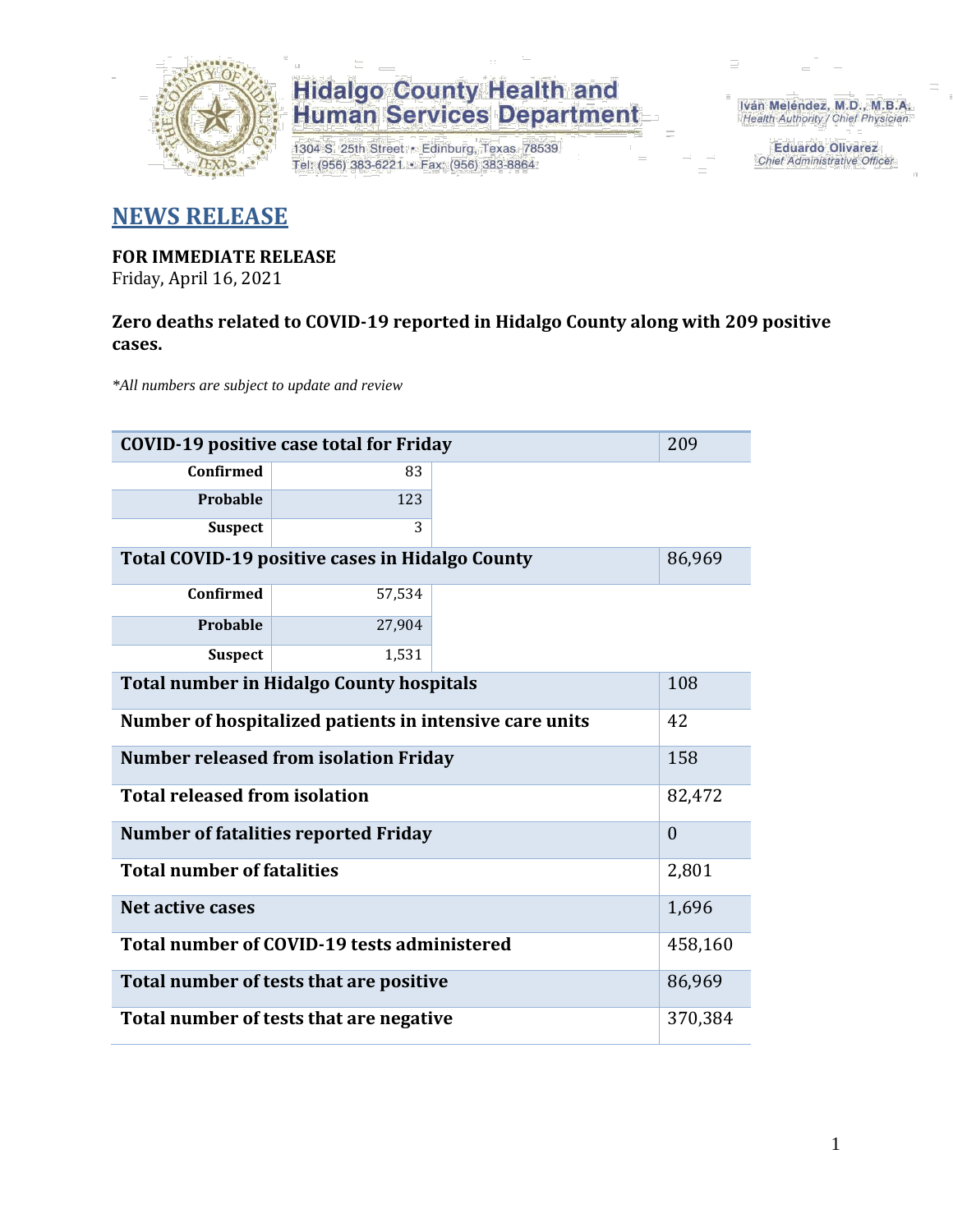

1304 S. 25th Street · Edinburg, Texas 78539 Tel: (956) 383-6221 · Fax: (956) 383-8864

Iván Meléndez, M.D., M.B.A. Health Authority / Chief Physician

> **Eduardo Olivarez Chief Administrative Officer**

*Hidalgo County uses the case status definition provided by the Texas Department of State Health Service's 2020 Epi Case Criteria Guide revised November 2020.*

- *1. Confirmed: A person who has tested positive through a molecular or PCR (oral or nasal swabs) test that looks for the presence of the virus's genetic material.*
- *2. Probable: A person who meets presumptive laboratory evidence through detection of COVID-19 by antigen test in a respiratory specimen.*
- *3. Suspect: A person who meets supported laboratory evidence through detection of specific antibodies in serum, plasma, whole body, and no prior history of being confirmed or probable case.*

*For more information of case status definition for COVID-19, please refer to:*

[https://www.dshs.state.tx.us/IDCU/investigation/epi-case-criteria-guide/2020-Epi-Case-Criteria-](https://www.dshs.state.tx.us/IDCU/investigation/epi-case-criteria-guide/2020-Epi-Case-Criteria-Guide.pdf)[Guide.pdf](https://www.dshs.state.tx.us/IDCU/investigation/epi-case-criteria-guide/2020-Epi-Case-Criteria-Guide.pdf)

Zero deaths related to COVID-19 reported in Hidalgo County on Friday, April 16, 2021.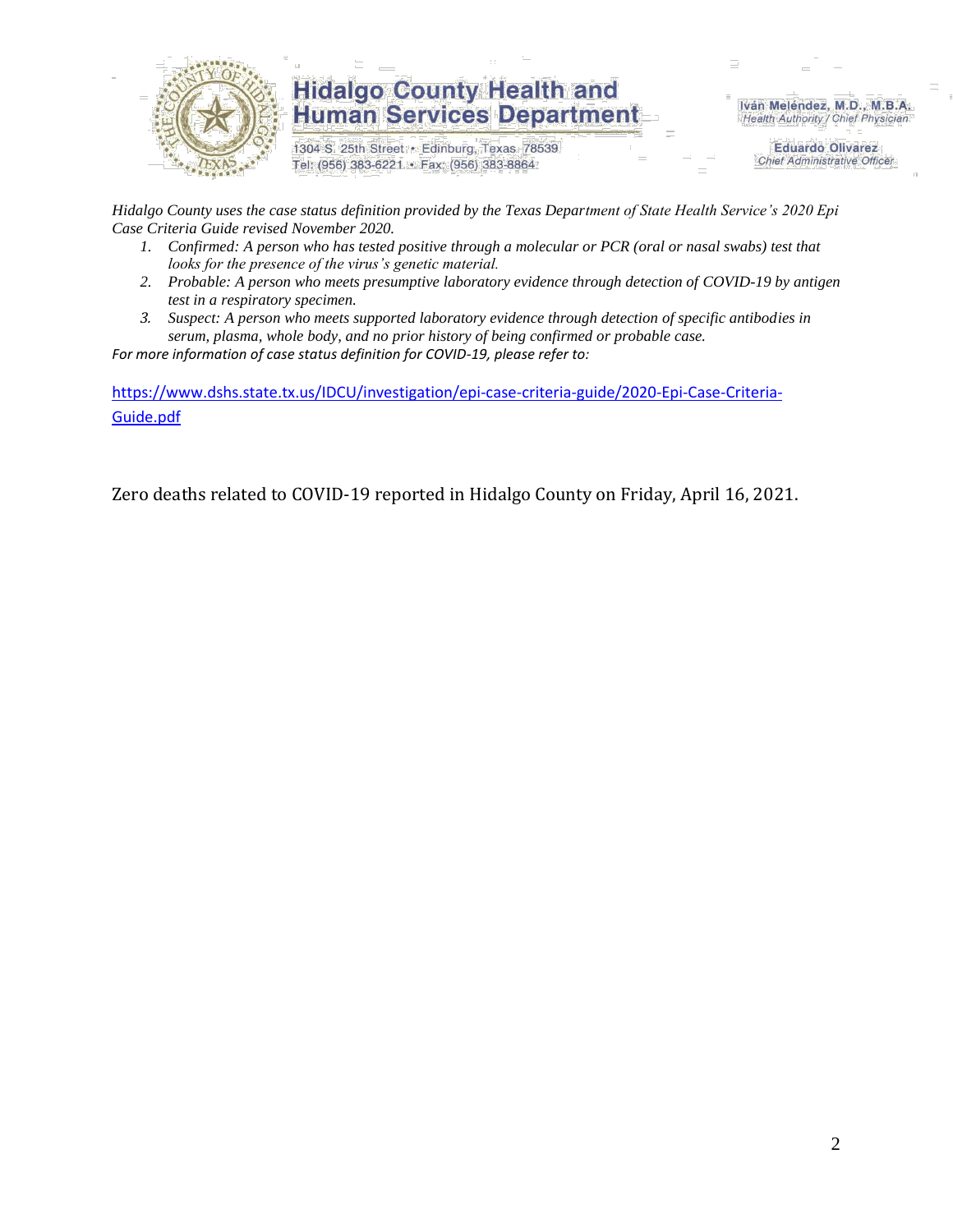

1304 S. 25th Street · Edinburg, Texas 78539 Tel: (956) 383-6221 · Fax: (956) 383-8864

Iván Meléndez, M.D., M.B.A.<br>Health Authority / Chief Physician

**Eduardo Olivarez** Chief Administrative Officer

#### Friday, April 16, 2021 positive cases include:

|                  | <b>Age Range</b> | Gender           | <b>City</b> |     | <b>Age Range</b> | Gender       | <b>City</b> |
|------------------|------------------|------------------|-------------|-----|------------------|--------------|-------------|
| $\mathbf{1}$     | $0 - 19$         | ${\bf F}$        | Alamo       | 106 | $0 - 19$         | F            | Mercedes    |
| $\mathbf{2}$     | 20s              | M                | Alamo       | 107 | $0 - 19$         | ${\bf F}$    | Mercedes    |
| 3                | 30s              | $\mathbf M$      | Alamo       | 108 | $0 - 19$         | $\mathbf{F}$ | Mercedes    |
| $\boldsymbol{4}$ | 40s              | ${\bf F}$        | Alamo       | 109 | $0 - 19$         | F            | Mercedes    |
| 5                | 40s              | ${\bf F}$        | Alamo       | 110 | $0 - 19$         | $\mathbf M$  | Mercedes    |
| 6                | 40s              | F                | Alamo       | 111 | $0 - 19$         | F            | Mercedes    |
| $\overline{7}$   | 40s              | ${\bf F}$        | Alamo       | 112 | 20s              | ${\bf F}$    | Mercedes    |
| 8                | $0 - 19$         | M                | Alton       | 113 | 20s              | ${\bf F}$    | Mercedes    |
| 9                | $0 - 19$         | F                | Alton       | 114 | 30s              | $\mathbf F$  | Mercedes    |
| 10               | $0 - 19$         | M                | Alton       | 115 | 30 <sub>s</sub>  | F            | Mercedes    |
| 11               | 20s              | $\mathbf M$      | Alton       | 116 | 40s              | ${\bf F}$    | Mercedes    |
| 12               | 20s              | F                | Alton       | 117 | 60s              | F            | Mercedes    |
| 13               | $0 - 19$         | $\mathbf M$      | Donna       | 118 | $0 - 19$         | $\mathbf M$  | Mission     |
| 14               | $0 - 19$         | M                | Donna       | 119 | $0 - 19$         | ${\bf F}$    | Mission     |
| 15               | 20s              | M                | Donna       | 120 | $0 - 19$         | ${\bf F}$    | Mission     |
| 16               | 20s              | F                | Donna       | 121 | $0 - 19$         | F            | Mission     |
| 17               | 20s              | $\mathbf F$      | Donna       | 122 | $0 - 19$         | $\mathbf M$  | Mission     |
| 18               | 20s              | ${\bf F}$        | Donna       | 123 | $0 - 19$         | M            | Mission     |
| 19               | 30s              | $\mathbf M$      | Donna       | 124 | $0 - 19$         | M            | Mission     |
| 20               | 40s              | M                | Donna       | 125 | $0 - 19$         | M            | Mission     |
| 21               | 40s              | ${\bf F}$        | Donna       | 126 | $0 - 19$         | M            | Mission     |
| 22               | 50s              | M                | Donna       | 127 | $0 - 19$         | M            | Mission     |
| 23               | 50s              | $\mathbf F$      | Donna       | 128 | $0 - 19$         | $\mathbf M$  | Mission     |
| 24               | $70+$            | $\boldsymbol{F}$ | Donna       | 129 | $0 - 19$         | M            | Mission     |
| 25               | $0 - 19$         | ${\bf F}$        | Edinburg    | 130 | $0 - 19$         | $\mathbf M$  | Mission     |
| 26               | $0 - 19$         | F                | Edinburg    | 131 | $0 - 19$         | M            | Mission     |
| 27               | $0 - 19$         | ${\bf F}$        | Edinburg    | 132 | $0 - 19$         | $M_{\odot}$  | Mission     |
| 28               | $0 - 19$         | M                | Edinburg    | 133 | $0 - 19$         | M            | Mission     |
| 29               | $0 - 19$         | $\mathbf M$      | Edinburg    | 134 | 20s              | $\rm F$      | Mission     |
| 30               | $0 - 19$         | F                | Edinburg    | 135 | 20s              | F            | Mission     |
| 31               | $0 - 19$         | $\mathbf M$      | Edinburg    | 136 | 20s              | $\mathbf{F}$ | Mission     |
| 32               | $0 - 19$         | M                | Edinburg    | 137 | 30s              | M            | Mission     |
| 33               | 20s              | M                | Edinburg    | 138 | 30s              | $\mathbf{F}$ | Mission     |
| 34               | 20s              | F                | Edinburg    | 139 | 30s              | F            | Mission     |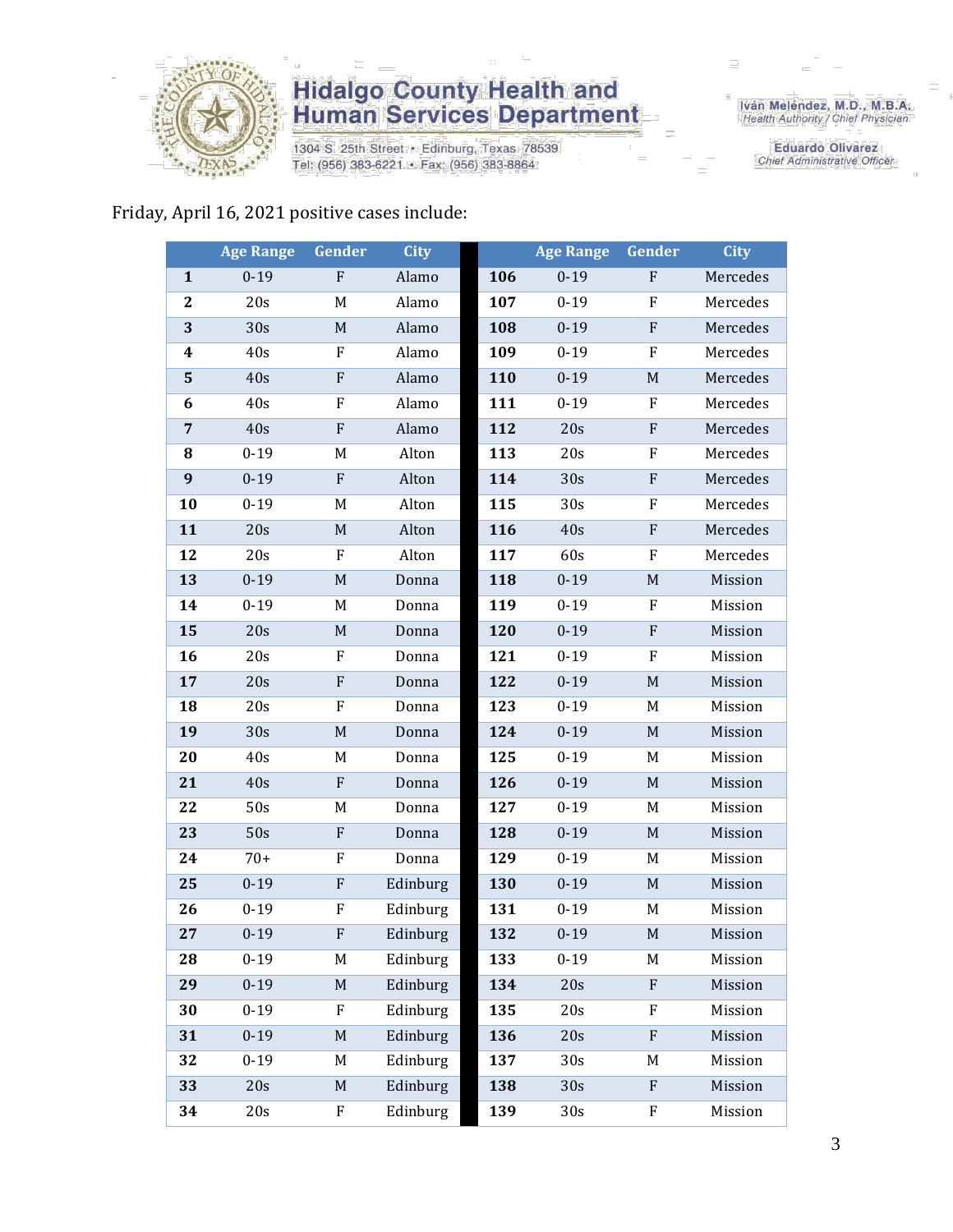

1304 S. 25th Street · Edinburg, Texas 78539 Tel: (956) 383-6221 · Fax: (956) 383-8864

Iván Meléndez, M.D., M.B.A.<br>Health Authority / Chief Physician

Eduardo Olivarez Chief Administrative Officer

| 20s<br>Edinburg<br>141<br>36<br>M<br>30s<br>37<br>20s<br>$\mathbf M$<br>142<br>40s<br>Edinburg | M                         | Mission  |
|------------------------------------------------------------------------------------------------|---------------------------|----------|
|                                                                                                |                           |          |
|                                                                                                | $\mathbf M$               | Mission  |
| 20s<br>38<br>M<br>Edinburg<br>143<br>40s                                                       | F                         | Mission  |
| 39<br>20s<br>F<br>Edinburg<br>144<br>40s                                                       | $\mathbf{F}$              | Mission  |
| Edinburg<br>40<br>30s<br>145<br>40s<br>M                                                       | F                         | Mission  |
| 30s<br>41<br>${\bf F}$<br>Edinburg<br>146<br>40s                                               | ${\bf F}$                 | Mission  |
| 42<br>30s<br>Edinburg<br>147<br>40s<br>M                                                       | M                         | Mission  |
| 43<br>Edinburg<br>148<br>30s<br>$\mathbf M$<br>40s                                             | $\mathbf M$               | Mission  |
| 44<br>30s<br>F<br>Edinburg<br>149<br>40s                                                       | ${\bf F}$                 | Mission  |
| 50s<br>45<br>40s<br>F<br>Edinburg<br>150                                                       | $\mathbf F$               | Mission  |
| 46<br>40s<br>Edinburg<br>151<br>50s<br>M                                                       | F                         | Mission  |
| 47<br>40s<br>Edinburg<br>152<br>50s<br>$M_{\odot}$                                             | $\mathbf M$               | Mission  |
| 48<br>40s<br>M<br>Edinburg<br>153<br>60s                                                       | M                         | Mission  |
| 49<br>40s<br>Edinburg<br>154<br>60s<br>${\bf F}$                                               | $\mathbf M$               | Mission  |
| Edinburg<br>$70+$<br>50<br>40s<br>F<br>155                                                     | F                         | Mission  |
| 51<br>40s<br>Edinburg<br>156<br>$70+$<br>M                                                     | M                         | Mission  |
| Edinburg<br>52<br>50s<br>F<br>157<br>$70+$                                                     | M                         | Mission  |
| 53<br>50s<br>$70+$<br>$M_{\odot}$<br>Edinburg<br>158                                           | $\mathbf{F}$              | Mission  |
| ${\bf F}$<br>Edinburg<br>$0 - 19$<br>54<br>50s<br>159                                          | M                         | Pharr    |
| 55<br>50s<br>$\mathbf M$<br>$0 - 19$<br>Edinburg<br>160                                        | ${\bf F}$                 | Pharr    |
| 56<br>50s<br>Edinburg<br>161<br>$0 - 19$<br>M                                                  | F                         | Pharr    |
| 57<br>50s<br>${\bf F}$<br>Edinburg<br>162<br>20s                                               | $\mathbf M$               | Pharr    |
| 58<br>$70+$<br>Edinburg<br>163<br>F<br>20s                                                     | ${\rm F}$                 | Pharr    |
| 59<br>$0 - 19$<br>${\bf F}$<br>Hidalgo<br>164<br>20s                                           | ${\bf F}$                 | Pharr    |
| $0 - 19$<br>60<br>M<br>Hidalgo<br>165<br>20s                                                   | F                         | Pharr    |
| 61<br>20s<br>$\mathbf M$<br>Hidalgo<br>166<br>30s                                              | $\mathbf M$               | Pharr    |
| 62<br>20s<br>F<br>Hidalgo<br>167<br>30s                                                        | F                         | Pharr    |
| Hidalgo<br>63<br>30s<br>$\mathbf M$<br>168<br>30s                                              | $\mathbf{F}$              | Pharr    |
| Hidalgo<br>169<br>64<br>40s<br>M<br>50s                                                        | M                         | Pharr    |
| 65<br>${\bf F}$<br>Hidalgo<br>50s<br>40s<br>170                                                | ${\bf F}$                 | Pharr    |
| Hidalgo<br>66<br>50s<br>171<br>60s<br>M                                                        | M                         | Pharr    |
| $0 - 19$<br>McAllen<br>67<br>$M_{\odot}$<br>60s<br>172                                         | $\mathbf{F}$              | Pharr    |
| McAllen<br>68<br>$0 - 19$<br>M<br>173<br>$70+$                                                 | ${\bf F}$                 | Pharr    |
| 69<br>$0 - 19$<br>McAllen<br>$0 - 19$<br>$M_{\odot}$<br>174                                    | $\boldsymbol{\mathrm{F}}$ | San Juan |
|                                                                                                |                           | San Juan |